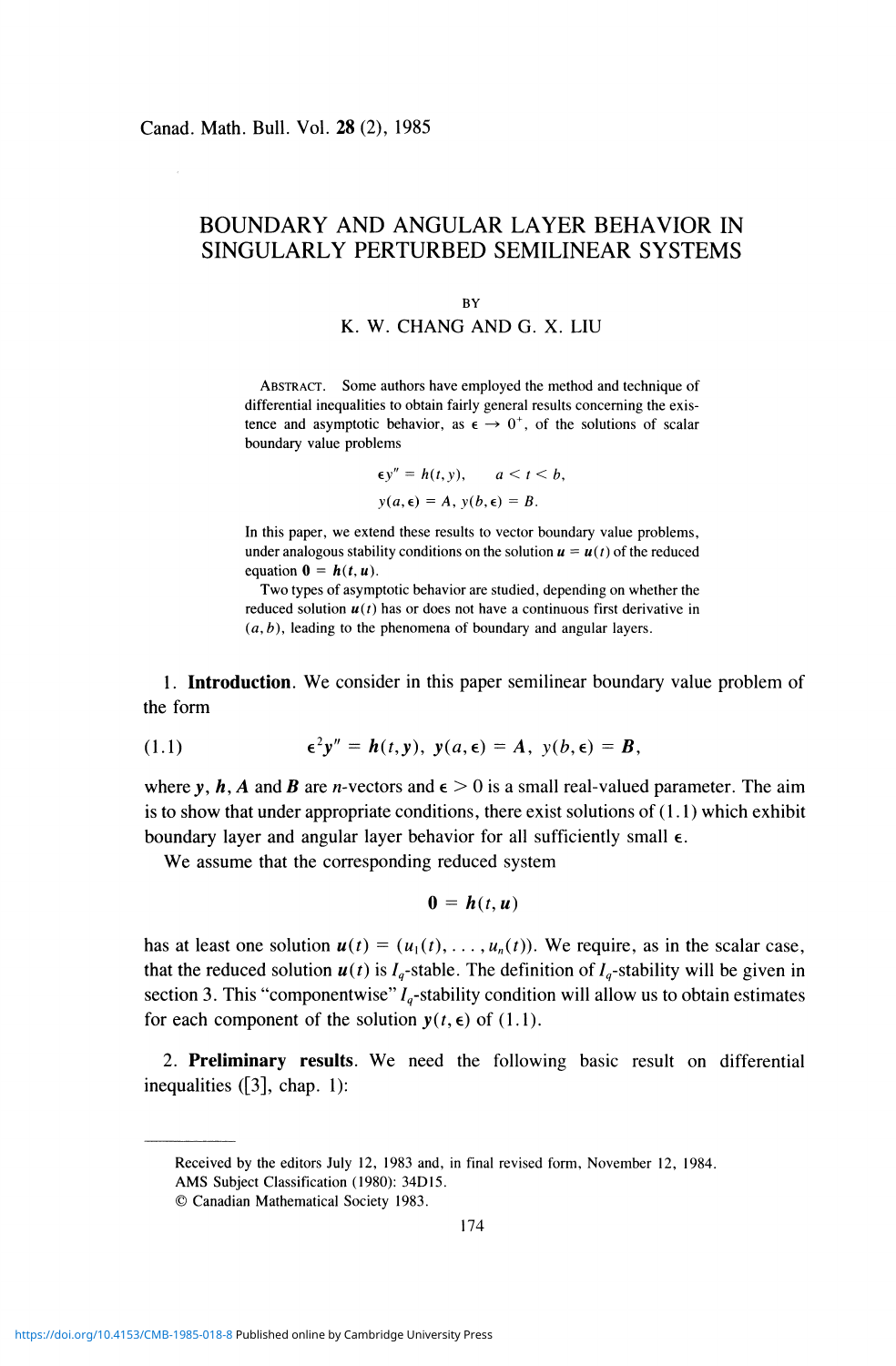LEMMA 1. *Consider the boundary problem* 

(2.1) 
$$
y'' = h(t, y), y(a) = A, y(b) = B,
$$

*where y, h, A and B are in*  $\mathbb{R}^n$ . Suppose that there exist *n* bounding pairs  $(\alpha_i(t), \beta_i(t))$ *of*  $C^{(2)}$ -functions on [a, b] which satisfy

$$
(2.1)1 \qquad \alpha_i(a) \leq A_i \leq \beta_i(a), \alpha_i(b) \leq B_i \leq \beta_i(b), i = 1, ..., n;
$$

 $(2.1)$ <sub>2</sub>  $\alpha_i(t) \leq \beta_i(t), t \text{ in } (a, b), i = 1, \ldots, n;$ 

 $\alpha''_i \geq h_i(t, y_1, \ldots, \alpha_i, \ldots, y_n)$  $(2.1)$ 3  $\mathbf{U} \mathbf{P}_l = \mathbf{W}_l(\mathbf{V},j), \ldots, \mathbf{P}_l, \ldots, \mathbf{Y}_n$ 

for *t* in  $(a, b)$ ,  $\alpha_j(t) \le y_j \le \beta_j(t)$ ,  $j \ne i$ . Also suppose that **h** is continuous in the region  $[a, b] \times \Pi_{i=1}^n [\alpha_i, \beta_i]$ .

 $\begin{bmatrix} a, b \end{bmatrix}$  x  $\begin{bmatrix} \mathbf{u}_i = 1 \\ \mathbf{r}_i \end{bmatrix}$   $\begin{bmatrix} \mathbf{w}_i, \mathbf{p}_i \end{bmatrix}$ .<br>Then the problem (2) *Then the problem* (2.1) *has a solution y(t) — (y\(t),*. .. *,yn(t)) of class* C(2)  *[a,b] satisfying* 

$$
\alpha_i(t) \leq y_i(t) \leq \beta_i(t)
$$

for t in  $[a, b]$  and  $i = 1, \ldots, n$ .

*The following extension of Lemma 1 will also be needed* [2].

LEMMA 2. *Consider the problem (2.1) and suppose that there exist n bounding pairs*  which are piecewise  $-C^{(2)}$  on  $[a, b]$ , namely there is a partition  $\{t_i\}_{i=0}^m$  of  $[a, b]$  with  $a = t_0 < t_1 < \ldots < t_m = b$  such that on each subinterval  $[t_{i-1}, t_i]$ ,  $i = 1, \ldots, m$ , the *n* bounding pairs  $(\alpha_i, \beta_i)$ ,  $j = 1, \ldots, n$ , are twice continuously differentiable; at the *partition points,*  $t_{i-1}$  *and*  $t_i$ *, the derivatives are righthand and lefthand derivatives respectively. Suppose also that*  $(2.1)$ <sub>1</sub>,  $(2.1)$ <sub>2</sub>,  $(2.1)$ <sub>3</sub> *hold on each subinterval*  $[t_{i-1}, t_i]$ *. Lastly, suppose that for each t in* [a, b],  $D_L\alpha_i(t) \leq D_R\alpha_i(t)$  and  $D_L\beta_i(t) \geq D_R\beta_i(t)$ , *where DL, DR denote, respectively, lefthand and righthand differentation.* 

*Then* (2.1) has a solution  $y(t) = (y_1 t), \ldots, y_n(t)$  of class  $C^{(2)}[a, b]$  satisfying

$$
\alpha_i(t) \leq y_i(t) \leq \beta_i(t)
$$

*for t in* [a, b] and  $i = 1, \ldots, n$ .

**3. Boundary layer phenomenon.** Let *q* be a non-negative integer. In the following definition of  $I_q$ -stability for the reduced solution  $u(t)$ , we assume that the function  $h(t, y)$  has the stated number of continuous partial derivatives with respect to  $y_i$  in  $\prod_{i=1}^n$  $\mathcal{D}_i$ ,  $i = 1, \ldots, n$ , where

$$
\mathfrak{D}_i = \{ (t, y_i): t \in [a, b], |y_i - u_i(t)| \leq d_i(t) \}.
$$

Here  $d_i(t)$  is a smooth positive function such that

$$
|A_i - u_i(a)| \le d_i(t) \le |A_i - u_i(a)| + \delta, \text{ on } [a, a + \delta]
$$
  

$$
|B_i - u_i(b)| \le d_i(t) \le |B_i - u_i(b)| + \delta, \text{ on } [b - \delta, b]
$$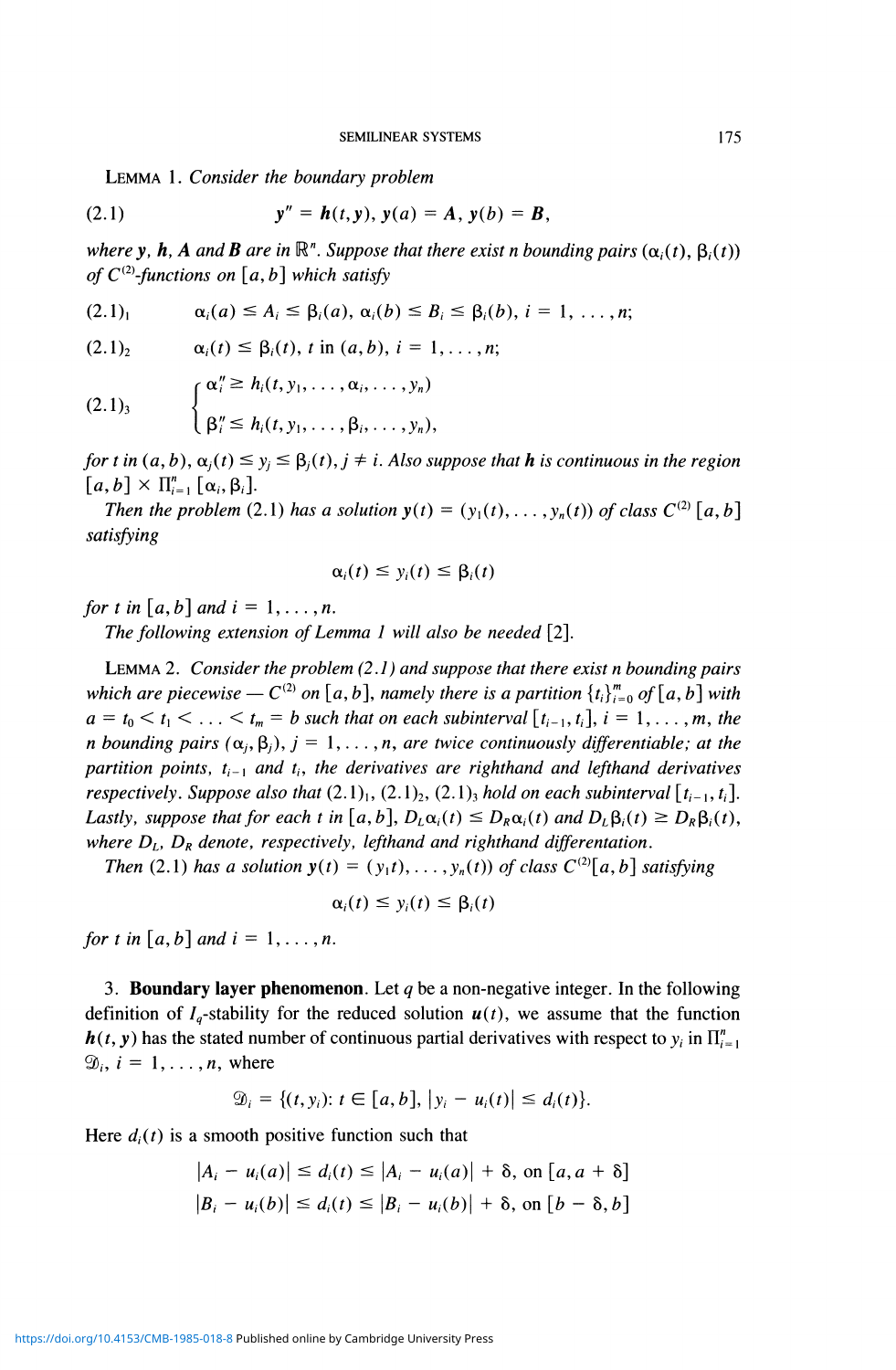and

$$
d_i(t) \leq \delta \text{ on } [a+\delta, b-\delta].
$$

where  $A_i$ ,  $B_i$  are components of A, B respectively and  $\delta > 0$  is a small constant.

DEFINITION. The vector function  $\mathbf{u} = \mathbf{u}(t) = (u_1(t), \ldots, u_n(t))$  is said to be  $I_q$ -stable *in*  $[a, b]$ *, if there exist n positive constants*  $m_1, \ldots, m_n$  *such that* 

(3.1) 
$$
\frac{\partial^k h_i}{\partial y_i^k}(t, y_1, \dots, u_i, \dots, y_n) = 0
$$

and

(3.2) 
$$
\frac{1}{(2q+1)!} \frac{\partial^{2q+1} h_i}{\partial y_i^{2q+1}}(t, y_1, \dots, y_n) \geq m_i^2 > 0
$$

*for*  $i = 1, \ldots, n$ ,  $(t, y) \in \prod_{i=1}^{n} \mathcal{D}_{i}$ .

We note that the definition of  $I<sub>a</sub>$ -stability for a scalar function was first given by Boglaev [4], and has been employed and extended by other authors [2].

We have the following result.

THEOREM 1. Assume that the reduced system  $h(t, u) = 0$  has an  $I_q$ -stable solution  $u(t) = (u_1(t), \ldots, u_n(t))$  of class  $C^{(2)}[a, b]$ . Then there exists an  $\epsilon_0 > 0$  such that for  $0 \leq \epsilon \leq \epsilon_0$ *, the boundary value problem* (1.1) has a solution

$$
\mathbf{y}(t) = \mathbf{y}(t, \boldsymbol{\epsilon}) = (y_1(t, \boldsymbol{\epsilon}), \ldots, y_n(t, \boldsymbol{\epsilon})),
$$

*for t in [a, b], satisfying* 

$$
\big|y_i(t,\epsilon)-u_i(t)\big|\leq L_i(t,\epsilon)+R_i(t,\epsilon)+O(\epsilon),
$$

*where*  $i = 1, \ldots, n$ *. Here* 

(3.3) 
$$
L_i(t,\epsilon) = \begin{cases} |A_i - u_i(a)| \exp[-m_i \epsilon^{-1} (t-a)], & \text{if } q = 0, \\ |A_i - u_i(a)| [1 + \sigma_{1i} \epsilon^{-1} (t-a)]^{-q^{-1}}, & \text{if } q \ge 1; \end{cases}
$$

(3.4) 
$$
R_i(t,\epsilon) = \begin{cases} |B_i - u_i(b)| \exp[-m_i \epsilon^{-1} (b-t)], & \text{if } q = 0 \\ |B_i - u_i(b)| [1 + \sigma_{2i} \epsilon^{-1} (b-t)]^{-q^{-1}}, & \text{if } q \ge 1. \end{cases}
$$

where

$$
\sigma_{1i} = m_i \frac{q}{\sqrt{q+1}} |A_i - u_i(a)|^q, \quad \sigma_{2i} = m_i \frac{q}{\sqrt{q+1}} |B_i - u_i(b)|^q,
$$

*for*  $i = 1, \ldots, n$ .

REMARK. For  $q = 0$ , the boundary layers at both end-points are of exponential type, while for  $q \ge 1$ , the boundary layers are of algebraic type.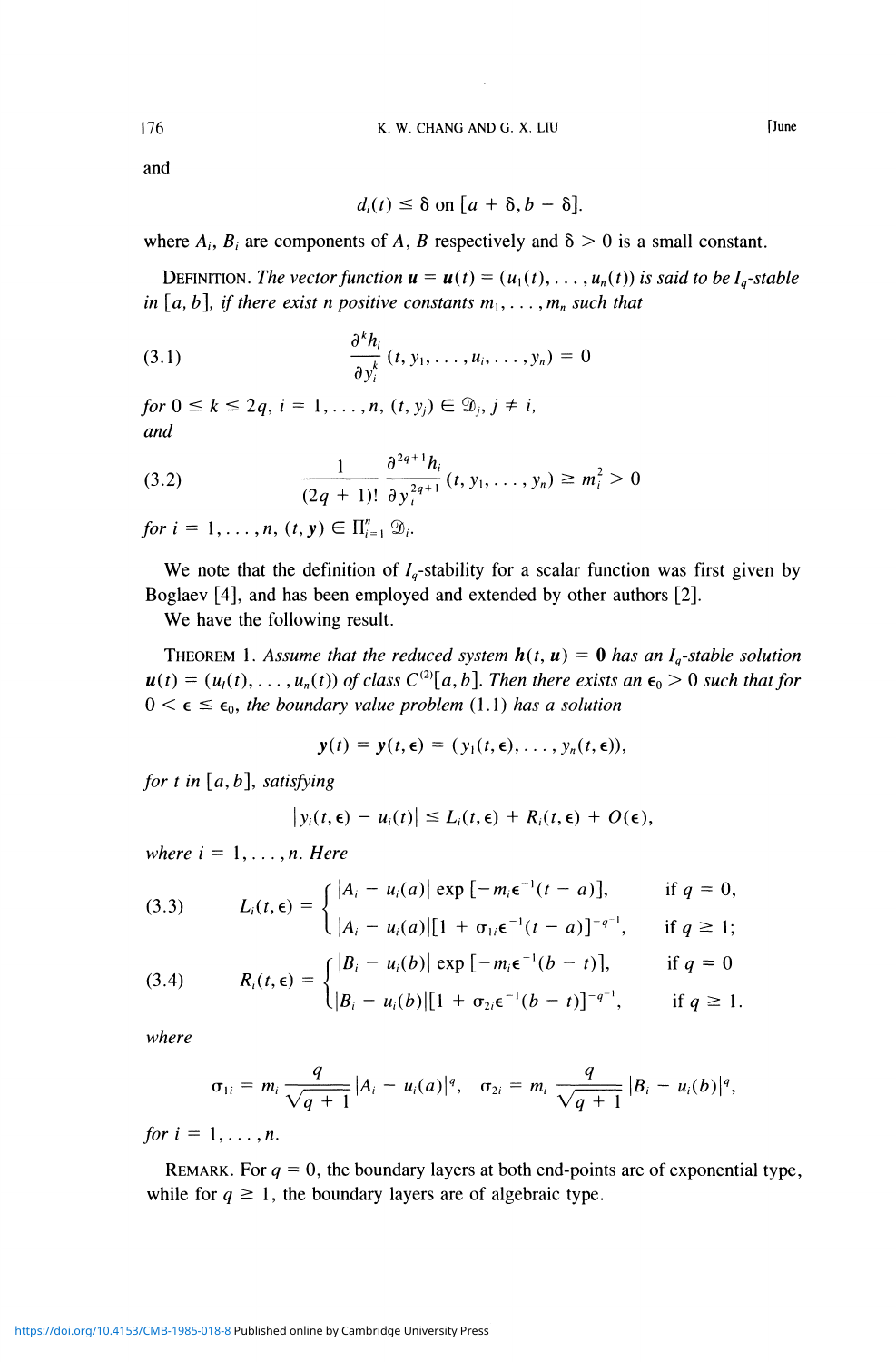1985] SEMILINEAR SYSTEMS 177

PROOF. Theorem 1 will follow from Lemma 1, if we can exhibit, by construction, the existence of lower and upper pairs of bounding functions ( $\alpha_i(t, \epsilon)$ ,  $\beta_i(t, \epsilon)$ ) which possess the required properties  $(2.1)$ <sub>1</sub>,  $(2.1)$ <sub>2</sub> and  $(2.1)$ <sub>3</sub>, with  $\alpha$ <sub>i</sub> $(t)$ ,  $\beta$ <sub>i</sub> $(t)$  replaced by  $\alpha_i(t, \epsilon)$ ,  $\beta_i(t, \epsilon)$  respectively and with  $h_i$  replaced by  $h_i \epsilon^{-2}$ .

By assumption (3.2), we must have  $h_i(t, y) \sim m_i^2 y_i^{2q+1}$ , and we are led to consider the differential equation

(3.5) 
$$
\epsilon^2 z_i'' = m_i^2 z_i^{2q+1}.
$$

Indeed, the function  $L_i(t, \epsilon)$  is non-negative and is the solution of (3.5) such that

$$
L_i(a,\epsilon)=|A_i-u_i(a)|,
$$

and

$$
L_i'(a,\epsilon) = -\frac{m_i}{\epsilon \sqrt{q+1}} |A_i - u_i(a)|^{q+1}.
$$

This solution decreases to the right. Similarly, the function  $R_i(t, \epsilon) \ge 0$  is the solution of (3.5) such that

$$
R_i(b,\epsilon)=|B_i-u_i(b)|,
$$

and

$$
R_i'(b,\epsilon)=\frac{m_i}{\epsilon\sqrt{q+1}}|B_i-u_i(b)|^{q+1},
$$

and decreases to the left.

We now define, for t in  $[a, b]$  and  $\epsilon > 0$ , the required lower and upper functions

$$
\alpha_i(t,\epsilon) = u_i(t) - L_i(t,\epsilon) - R_i(t,\epsilon) - \Gamma_i(\epsilon),
$$
  

$$
\beta_i(t,\epsilon) = u_i(t) + L_i(t,\epsilon) + R_i(t,\epsilon) + \Gamma_i(\epsilon),
$$

where

$$
\Gamma_i(\epsilon) = \left[\epsilon^2 \gamma_i/m_i^2(2q+1)!\right]^{1/(2q+1)}.
$$

Here, each  $\gamma_i$  is a positive constant chosen so large that

$$
\gamma_i \geq M_i(2q+1)!
$$

where  $M_i = \max_{[a, b]}[|u''_i(t)|]$ . Clearly we have  $\Gamma_i(\epsilon) > 0$ .

Observe that the region between  $\alpha_i$  and  $\beta_i$ , that is, the set  $\{(t, y_i), t \in [a, b]\}$ ,  $\alpha_i(t, \epsilon) \leq y_i \leq \beta_i(t, \epsilon)$  is contained in the region  $\mathcal{D}_i$  when  $\epsilon$  is sufficiently small.

Clearly,  $\alpha_i$  and  $\beta_i$  satisfy the required properties  $(2.1)_1$  and  $(2.1)_2$ . It remains to show that the property  $(2.1)_3$ , with  $h_i \epsilon^{-2}$  in place of  $h_i$ , also holds. Applying Taylor's Theorem and the hypothesis that  $u(t)$  is  $I_q$ -stable, we have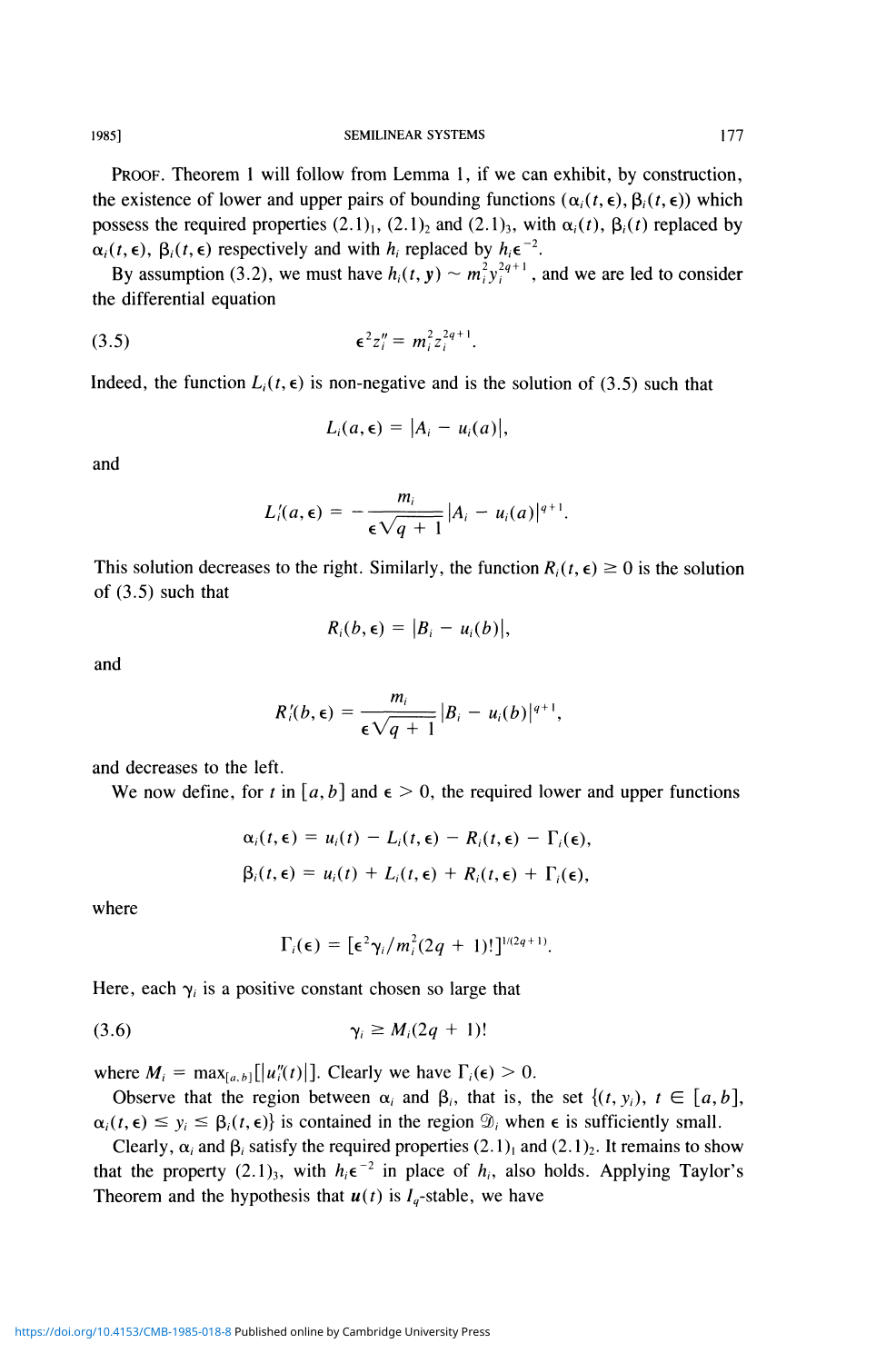$$
\epsilon^{2} \alpha''_{i} - h_{i}(t, y_{1}, \ldots, \alpha_{i}, \ldots, y_{n}) = \epsilon^{2} u''_{i} - \epsilon^{2} L''_{i} - \epsilon^{2} R''_{i} + \frac{1}{(2q + 1)!} \frac{\partial^{2q+1} h_{i}}{\partial y_{i}^{2q+1}} \times (t, y_{1}, \ldots, \theta_{i}, \ldots, y_{n}) [\alpha_{i}(t, \epsilon) - u_{i}(t)]^{2q+1}
$$

$$
= \epsilon^{2} u''_{i} - \epsilon^{2} L''_{i} - \epsilon^{2} R''_{i} + \frac{1}{(2q + 1)!} \frac{\partial^{2q+1} h_{i}}{\partial y_{i}^{2q+1}} \times (t, y_{1}, \ldots, \theta_{i}, \ldots, y_{n}) (L_{i} + R_{i} + \Gamma_{i})^{2q+1},
$$

**June** 

where  $\theta_i$  is some intermediate point between  $\alpha_i(t, \epsilon)$  and  $u_i(t)$ . The point  $(t, \theta_i)$  is therefore in  $\mathcal{D}_i$  if  $\epsilon$  is sufficiently small, say,  $\epsilon \leq \epsilon_0$ . Since  $L_i$ ,  $R_i$ ,  $\Gamma_i$  are all positive and since both  $L_i$  and  $R_i$  satisfy (3.5), it follows by virtue of (3.2) and (3.6) that

$$
\epsilon^2 \alpha_i'' - h_i(t, y_1, \dots, \alpha_i, \dots, y_n) \geq -\epsilon^2 |u_i''| + m_i^2 \Gamma_i^{2q+1}
$$
  

$$
\geq -\epsilon^2 M_i + \frac{\epsilon^2 \gamma_i}{(2q+1)!} = \epsilon^2 \Big[ \frac{\gamma_i}{(2q+1)!} - M_i \Big] \geq 0,
$$

and so

$$
\epsilon^2 \alpha''_i \geq h_i(t, y_1, \ldots, \alpha_i, \ldots, y_n)
$$

The proof for  $\beta_i$  is similar. Therefore Theorem 1 follows from Lemma 1.

4. Angular layer phenomenon. We now turn to the following situation: suppose that the reduced equation  $h(t, u) = 0$  has a pair of  $C^{(2)}$ -solutions  $u_1 = u_1(t)$  and  $u_2 =$  $u_2(t)$  which intersect at an interior point  $t = T$  in  $(a, b)$ . That is to say,  $u_1(T) = u_2(T)$ , but  $u_1'(T) \neq u_2'(T)$ , or if we define the reduced solution  $u(t)$  by

$$
u(t) = \begin{cases} u_1(t), & a \leq t \leq T, \\ u_2(t), & T \leq t \leq b, \end{cases}
$$

then  $u'(T^{-}) \neq u'(T^{+})$ . Thus, the essential characteristic of this situation is that the reduced solution  $u(t)$  does not have a continuous first derivative in  $(a, b)$ , but has a 'corner' at an interior point.

We wish to determine if results similar to Theorem 1 can be obtained under appropriate stability assumptions on this type of reduced solution  $u(t)$ . In view of the corner or angular nature of the reduced solution  $u(t)$ , we expect that the bounding functions will be more complex than those considered earlier in Theorem 1. Furthermore, each component of the original solution can, in general, be expected to exhibit an angular or corner layer at a different interior point and also simultaneously exhibit boundary layer behavior at the end-points. This situation is demonstrated by an example in Section 5.

THEOREM 2. Assume that

(1) there exists functions  $u_1 = (u_{11}(t), \ldots, u_{1n}(t))$  and  $u_2 = (u_{21}(t), \ldots, u_{2n}(t))$  with  $u_{ji}(t)$  of class  $C^{(2)}$  on [a, T<sub>i</sub>] and [T<sub>i</sub>, b] respectively, satisfying for  $j = 1, 2,$ ;

$$
h_i(t, y_1, \ldots, u_{ji}, \ldots, y_n) = 0
$$

178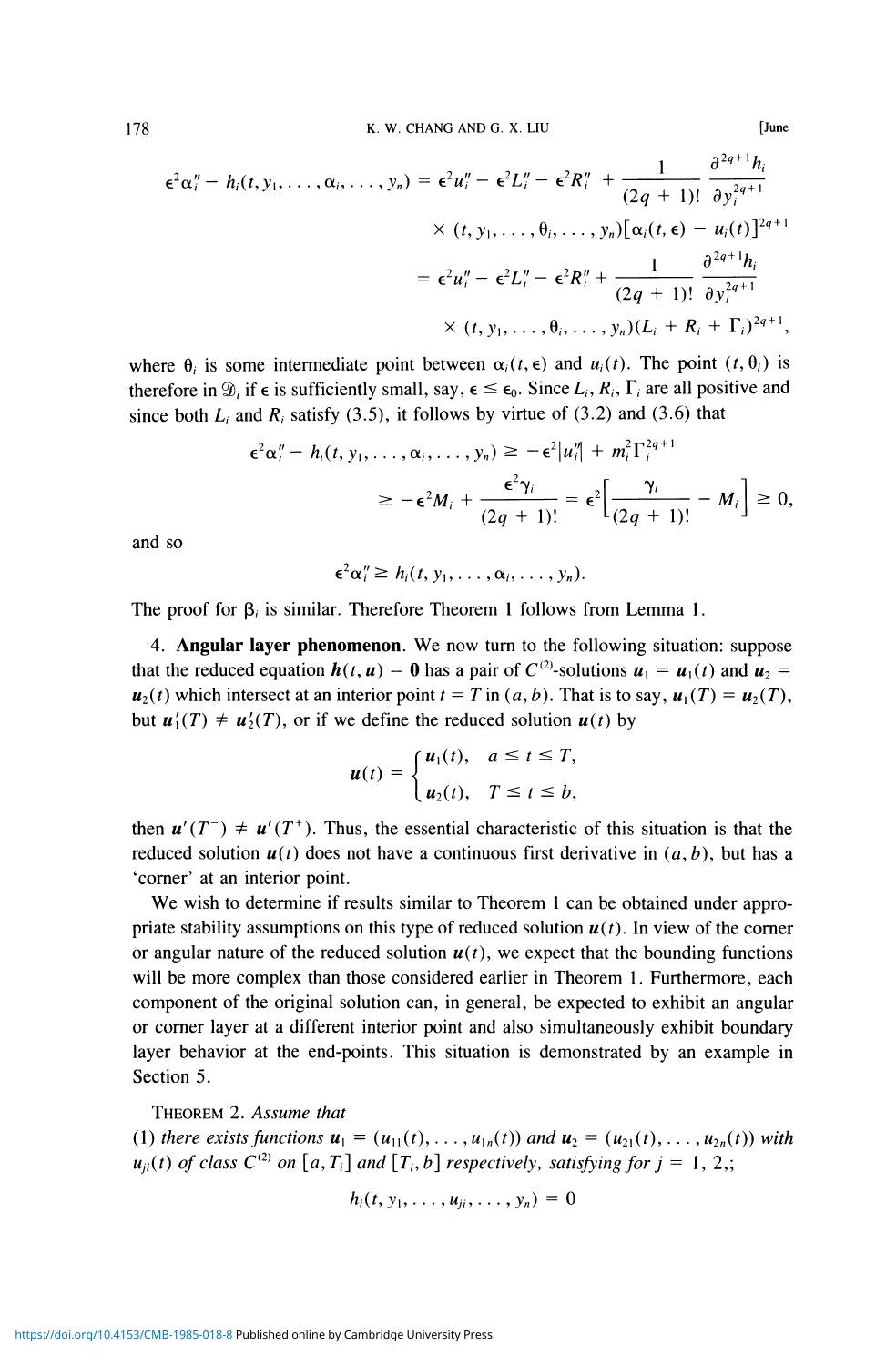*for*  $t \in [a, b]$  and  $y_k$  in  $D_k$ ,  $k \neq i$ . Moreover,  $u_{1i}(T_i) = u_{2i}(T_i)$  and  $u'_{1i}(T_i) < u'_{2i}(T_i)$ ,  $T_i$  in  $(a, b)$ , where

$$
D_k = \{y_k: |y_k - u_k(t)| \leq d_k(t)\}
$$

*with* 

$$
u_k(t) = \begin{cases} u_{1k}(t), & t \in [a, T_k] \\ u_{2k}(t), & t \in [T_k, b], \end{cases}
$$

*and dk is a smooth positive function such that* 

$$
|A_k - u_k(t)| \le d_k(t) \le |A_k - u_k(t)| + \delta \text{ on } \left[a, a + \frac{\delta}{2}\right]
$$
  

$$
|B_k - u_k(t)| \le d_k(t) \le |B_k - u_k(t)| + \delta \text{ on } \left[b - \frac{\delta}{2}, b\right]
$$

*for*  $\delta > 0$  *a small constant;* 

(2) for a nonnegative integer q, the function **h** is continuous in  $(t, y)$  and  $C^{(2q+1)}$  with *respect to*  $y_i$  *in*  $D_i$ ;

(3)  $u_j(t)$  is  $I_q$ -stable for  $j = 1, 2$  in [a,  $T_i$ ] and [ $T_i$ , b] respectively.

*Then there exists an*  $\epsilon_0 > 0$  *such that for each*  $\epsilon$ ,  $0 < \epsilon \leq \epsilon_0$ *, there exists a solution*  $y = y(t, \epsilon) = (y_1(t, \epsilon), \ldots, y_n(t, \epsilon))$  of (1.1). Moreover, for t in [a, b]

$$
|y_i(t,\epsilon) - u_i(t)| \leq L_i(t,\epsilon) + R_i(t,\epsilon) + C_q \epsilon^{1/(q+1)},
$$

for  $i = 1, 2, ..., n$ , where  $C_q$  is a positive, computable constant independent of  $\epsilon$ ,

$$
(4.1) \t L_i(t,\epsilon) = |A_i - u_{1i}(a)|E_i(t,\epsilon),
$$

(4.2) 
$$
R_i(t, \epsilon) = |B_i - u_{2i}(b)|F_i(t, \epsilon),
$$

$$
E_i(t, \epsilon) = \begin{cases} exp\left[-\frac{m_i}{\epsilon}(t-a)\right], & \text{if } q = 0\\ \left[1 + \frac{\sigma_{1i}}{\epsilon}(t-a)\right]^{-(1/q)}, & \text{if } q \ge 1, \end{cases}
$$

$$
F_i(t, \epsilon) = \begin{cases} exp\left[-\frac{m_i}{\epsilon}(b-t)\right], & \text{if } q = 0, \\ \left[1 + \frac{\sigma_{2i}}{\epsilon}(b-t)\right]^{-(1/q)}, & \text{if } q \ge 1 \end{cases}
$$

ant/

$$
\sigma_{1i}=\frac{m_iq}{\sqrt{q+1}}|A_i-u_{1i}(a)|^q, \quad \sigma_{2i}=\frac{m_iq}{\sqrt{q+1}}|B_i-u_{2i}(b)|^q.
$$

<https://doi.org/10.4153/CMB-1985-018-8>Published online by Cambridge University Press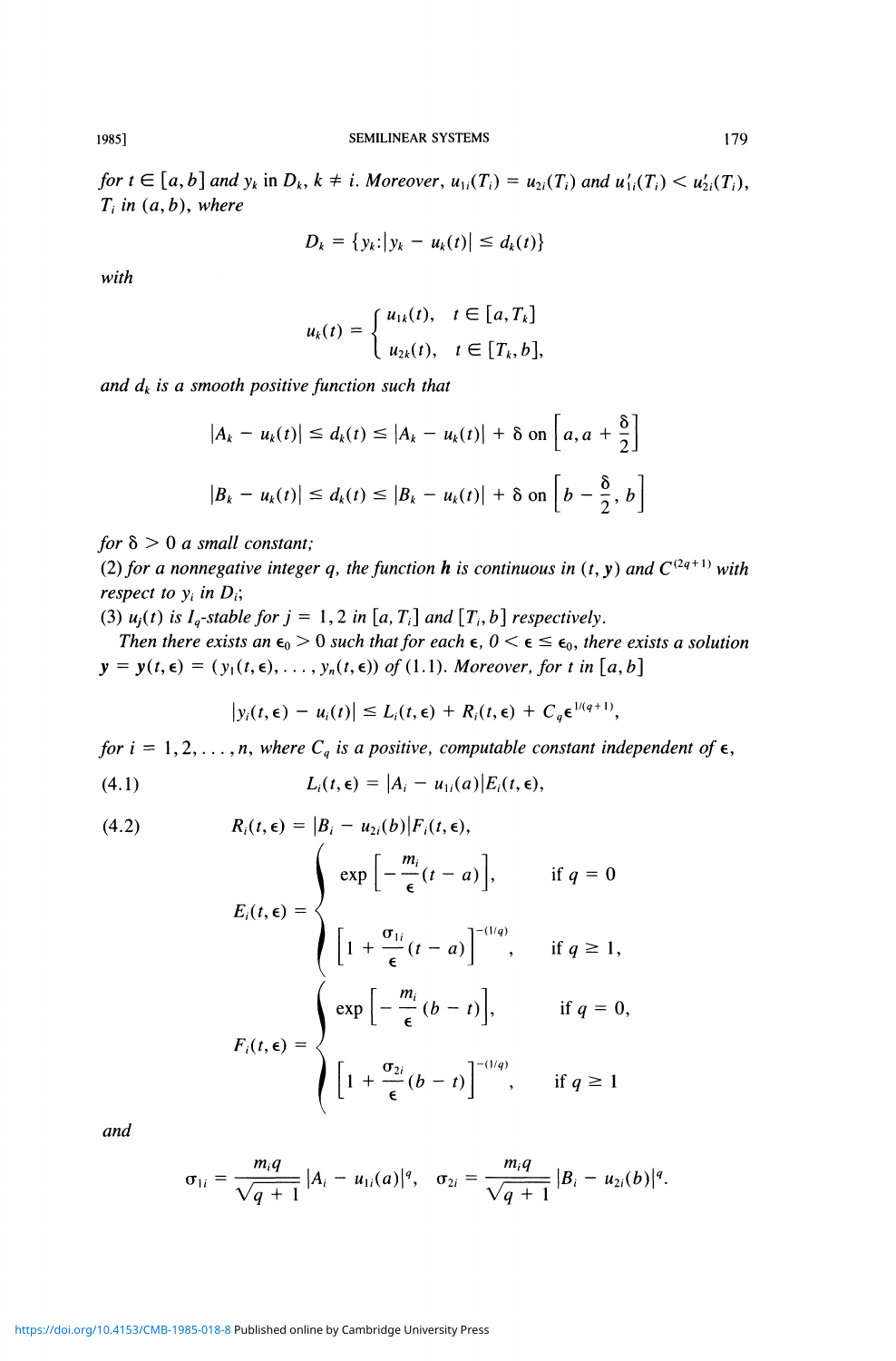PROOF. The theorem follows from Lemma 2, if we can show the existence of functions  $\alpha$ ,  $\beta$  which satisfy the required differential inequalities.

For *t* in [a, b] and  $\epsilon > 0$ , define

$$
\alpha_i(t,\epsilon) = \begin{cases}\nu_{1i}(t) - |A_i - u_{1i}(a)|E_i(t,\epsilon) \\
- |B_i - u_{2i}(b)|F_i(T_i,\epsilon) - \Gamma_i(\epsilon), & t \in [a, T_i], \\
u_{2i}(t) - |B_i - u_{2i}(b)|F_i(t,\epsilon) \\
- |A_i - u_{2i}(a)|E_i(T_i,\epsilon) - \Gamma_i(\epsilon), & t \in [T_i, b] \\
\beta_i(t,\epsilon) = \begin{cases}\nu_{1i}(t) + |A_i - u_{1i}(a)|E_i(t,\epsilon) + H_i(t,\epsilon) + \Delta_i(\epsilon), & t \in [a, T_i] \\
u_{2i}(t) + |B_i - u_{2i}(b)|F_i(t,\epsilon) + \Omega_i(\epsilon), & t \in [T_i, b],\n\end{cases}\n\end{cases}
$$

where

$$
\Delta_{i}(\epsilon) = (b - t)|A_{i} - u_{1i}(a)|E'_{i}(T_{i}, \epsilon) + \Gamma_{i}(\epsilon) \n+ |B_{i} - u_{2i}(b)|[F_{i}(T_{i}, \epsilon) + (b - T_{i})F'_{i}(T_{i}, \epsilon)],\n\Omega_{i}(\epsilon) = H_{i}(T_{i}, \epsilon) + (b - t)|B_{i} - u_{2i}(b)|F'_{i}(T_{i}, \epsilon) + \Gamma_{i}(\epsilon) \n+ |A_{i} - u_{1i}(a)|[E_{i}(T_{i}, \epsilon) + (b - T_{i})E'_{i}(T_{i}, \epsilon)],\nH_{i}(t, \epsilon) = \begin{cases}\n\frac{\epsilon}{m_{i}} [u'_{2i}(T_{i}) - u'_{1i}(T_{i})] \exp\left[-\frac{m_{i}}{\epsilon}(T_{i} - t)\right], & \text{if } q = 0, \\
\frac{q\epsilon^{1/(q+1)}[u'_{2i}(T_{i}) - u'_{1i}(T_{i})]}{k_{i}[1 + k_{i}\epsilon^{-(q+1)^{-1}}(T_{i} - t)]^{q^{-1}}}, & \text{if } q \ge 1\n\end{cases}
$$
\n
$$
k_{i} = |m_{i}\sqrt{q+1} q^{(q+1)}[u'_{2i}(T_{i}) - u'_{1i}(T_{i})]^{q}|^{(q+1)^{-1}}.
$$

Here  $\Gamma_i(\epsilon) = [\gamma_i \epsilon^2 / m_i(2q + 1)!]^{(2q+1)-1}$ , and  $\gamma_i > 0$  is a constant chosen so large that

$$
\gamma_i \geq M_i(2q + 1)!, \quad M_i = \max\left\{\max_{[a,T_i]} |u''_{1i}(t)|, \quad \max_{[T_i,b]} |u''_{2i}(t)|\right\}.
$$

We observe that  $\alpha_i \leq \beta_i$ ,  $\alpha_i(a, \epsilon) \leq A_i \leq \beta_i(a, \epsilon)$ ,  $\alpha_i(b, \epsilon) \leq B_i \leq \beta_i(b, \epsilon)$ , and that  $D_R \alpha_i(T_i) \geq D_L \alpha_i(T_i)$  and  $D_R \beta_i(T_i) \leq D_L \beta_i(T_i)$ , for all sufficiently small values of  $\epsilon$ . It only remains to verify that the differential inequalities

(4.3) 
$$
\begin{cases} \epsilon^2 \alpha''_i(t,\epsilon) \geq h_i(t,y_1,\ldots,\alpha_i(t,\epsilon),\ldots,y_n) \\ \epsilon^2 \beta''_i(t,\epsilon) \leq h_i(t,y_1,\ldots,\beta_i(t,\epsilon),\ldots,y_n) \end{cases}
$$

are satisfied on  $[a, T_i]$  and  $[T_i, b]$ . We only verify the inequality for  $\beta_i$ , since the verification for  $\alpha_i$  is similar.

We can easily see that the terms  $\Delta_i(\epsilon)$  and  $\Omega_i(\epsilon)$  are nonnegative for  $\epsilon$  sufficiently small, even though they contain the negative terms  $(b - t) [A_i - u_{1i}(a)]E_i'(a, \epsilon)$  and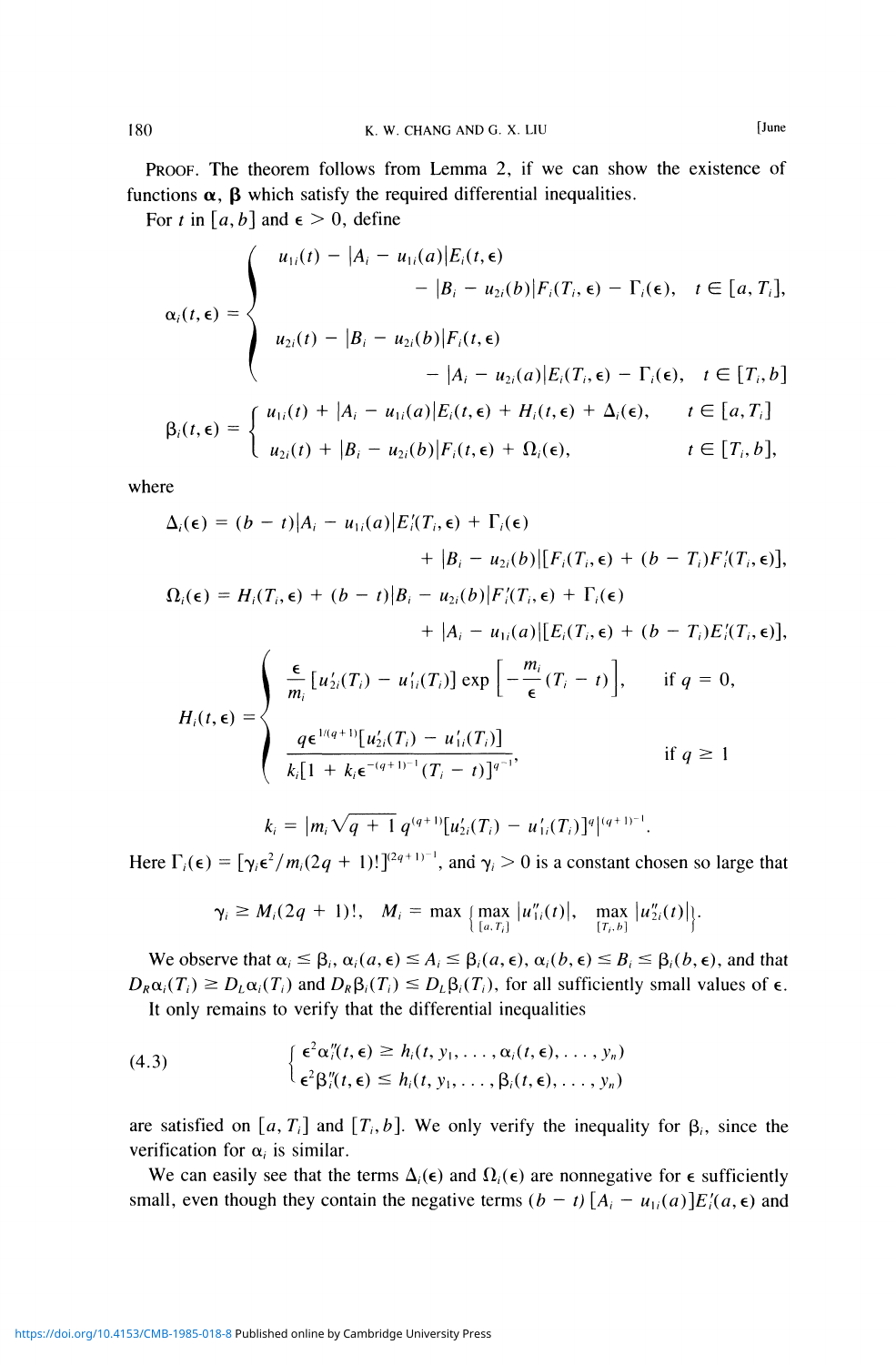$[A_i - u_{1i}(a)]E'_i(a, \epsilon)$  respectively. On [a, T<sub>i</sub>], by differentiating  $\beta_i$ , substituting into  $(2.1)$ <sub>3</sub> and expanding by Taylor's Theorem, we have

$$
h_i(t, y_1, ..., \beta_i, ..., y_n) - \epsilon^2 \beta_i'' = h_i(t, y_1, ..., y_n)
$$
  
+ 
$$
\sum_{k=1}^{2q} \left\{ \frac{1}{k!} \frac{\partial^k h_i}{\partial y_i^k} (t, y_1, ..., u_{1i}, ..., y_n) \left[ (A_i - u_{1i}(a)] E_i(t, \epsilon) \right. \right.+ 
$$
H_i(t, \epsilon) + \Delta_i(\epsilon) \Big]^k \right\} + \frac{1}{(2q+1)!} \cdot \frac{\partial^{2q+1} h_i}{\partial y_i^{2q+1}} (t, y_1, ..., \eta_{1i}, ..., y_n)
$$
  
× 
$$
\left[ (A_i - u_{1i}(a)) E_i(t, \epsilon) + H_i(t, \epsilon) + \Delta_i(\epsilon) \right]^{2q+1}
$$
  
- 
$$
\epsilon^2 u_{1i}''(t) - \epsilon^2 [A_i - u_{1i}(a)] E_i''(t, \epsilon) - \epsilon^2 H_i''(t, \epsilon),
$$
$$

where  $\eta_{1i}$  is the appropriate intermediate value. In view of the  $I_a$ -stability of u and the fact that  $\Delta_i(\epsilon) \geq 0$ , it follows that

$$
h_i(t, y_1, \ldots, \beta_i, \ldots, y_n) - \epsilon^2 \beta_i'' \ge m_i [(A_i - u_{1i}(a))^{2q+1} E_i^{2q+1}(t, \epsilon)
$$
  
+ 
$$
H_i^{2q+1}(t, \epsilon) + \Delta_i^{2q+1}(\epsilon)] - \epsilon^2 M_i - \epsilon^2 (A_i - u_{1i}(a))
$$
  

$$
\times E_i''(t, \epsilon) - \epsilon^2 H_i''(t, \epsilon).
$$

By construction, the functions  $E_i$  and  $H_i$  satisfy the differential equation

$$
\epsilon^2 Z_i'' = m_i^2 Z_i^{2q+1},
$$

and so

$$
h_i(t, y_1, \ldots, \beta_i, \ldots, y_n) - \epsilon^2 \beta_i'' \ge m_i^2 \Delta_i^{(2q+1)}(\epsilon) - \epsilon^2 M_i
$$
  
 
$$
\ge m_i^2 \left[ \frac{\gamma_i \epsilon^2}{m_i^2 (2q+1)!} \right] - \epsilon^2 M_i = \epsilon^2 \left[ \frac{\gamma_i}{(2q+1)!} - M_i \right] \ge 0.
$$

The verification of the differential inequality for  $\beta_i(t, \epsilon)$  for t in  $[T_i, b]$  is similar and so we omit details.

REMARK. If some of the derivatives of the functions  $u_{1i}$  and  $u_{2i}$  satisfy the inequality  $u'_{1i}(T_i) > u'_{2i}(T_i)$ , then it is possible to obtain results which are analogous to Theorem 2. We can simply make the change of dependent variable  $y_i \rightarrow -y_i$  and apply Theorem 2 to the transformed problem.

5. An example. Consider the problem

$$
\epsilon^2 y'' = h(t, y), \qquad -1 < t < 1,
$$
  

$$
y(-1, \epsilon) = A, \qquad y(1, \epsilon) = B,
$$

where  $h(t, y)$  is the column vector

$$
((y_1 - |t|)^{2q+1}(1 + G(y_2)), \quad (y_2 - 1 + |t|)^{2q+1}(1 + H(y_1))).
$$

Here q is a nonnegative integer,  $G(y_2) \ge 0$ ,  $H(y_1) \ge 0$ .

https://doi.org/10.4153/CMB-1985-018-8 Published online by Cambridge University Press

1985]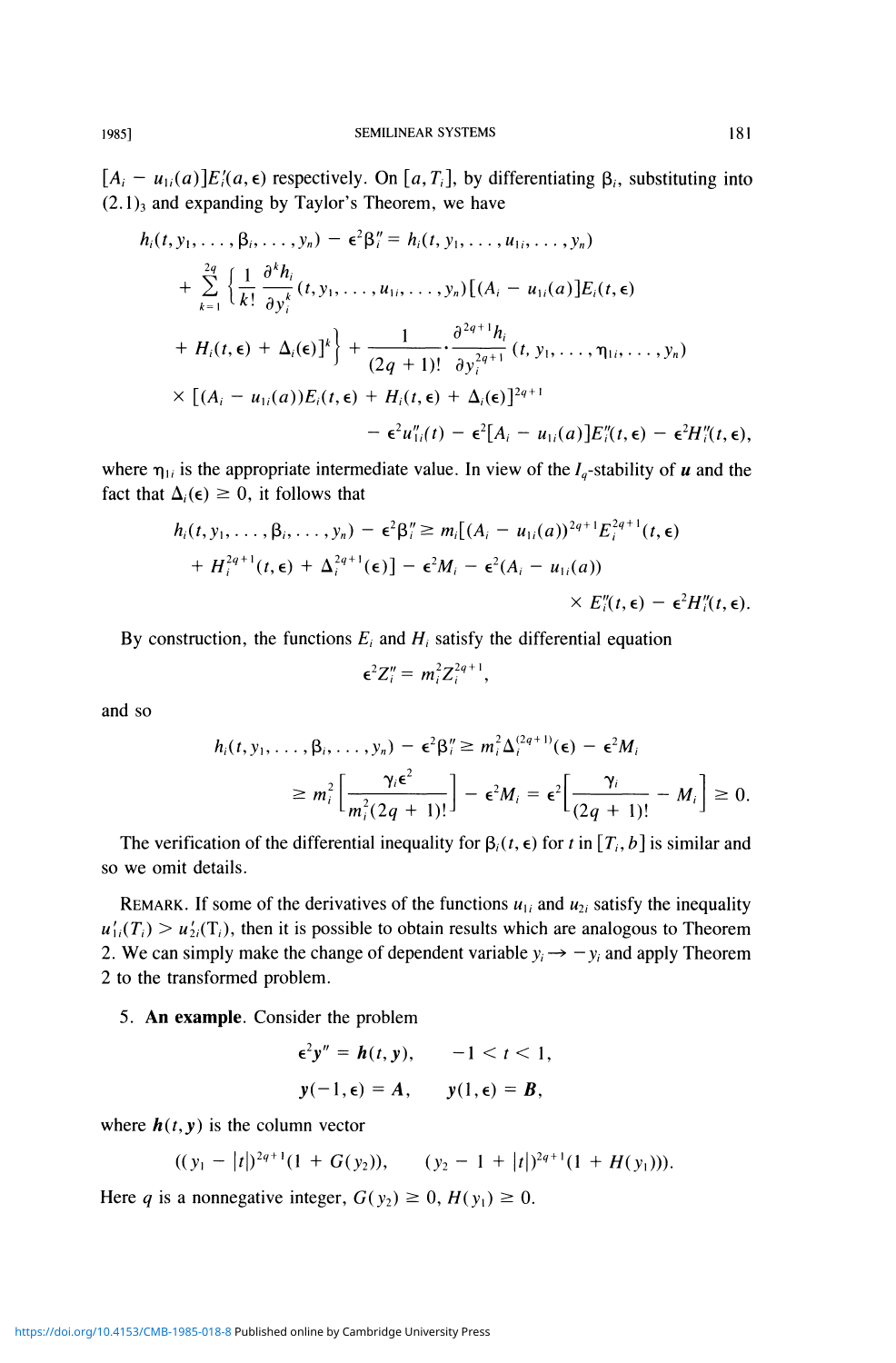The reduced solution is the column vector  $(|t|, 1 - |t|)$  and does not have a continuous derivative at  $t = 0$ . The reduced solution is stable, since

$$
\frac{\partial^{2q+1}h_i}{\partial y_1^{2q+1}} = 1 + G(y_2) \ge 1 > 0,
$$
  

$$
\frac{\partial^{2q+1}h_2}{\partial y_1^{2q+1}} = 1 + H(y_1) \ge 1 > 0.
$$

By Theorem 2 there exists a solution  $y = (y_1(t, \epsilon), y_2(t, \epsilon))$  for  $\epsilon$  sufficiently small which satisfies the following inequalities:

$$
\begin{aligned} |y_1 - |t| & \le L_1 + R_1 + C_q \epsilon^{(q+1)-1} \\ |y_2 - 1 + |t| & \le L_2 + R_2 + C_q \epsilon^{(q+1)-1} \end{aligned}
$$

where

$$
L_{1} = \begin{cases} |A_{1} - 1| \exp\left(\frac{-1 - t}{\epsilon}\right), & q = 0, \\ & |A_{1} - 1| & q = 0, \\ \hline \left[1 + \frac{q}{\epsilon\sqrt{q + 1}} |A_{1} - 1|^{q}(1 + t)\right]^{q-1}}, & q \ge 1, \\ & |B_{1} - 1| \exp\left(\frac{-1 + t}{\epsilon}\right), & q = 0, \\ & |B_{1} - 1| & q = 0, \\ \hline \left[1 + \frac{q}{\epsilon\sqrt{q + 1}} |B_{1} - 1|^{q}(1 - t)\right]^{q-1}}, & q \ge 1, \\ & |A_{2}| \exp\left(\frac{-1 - t}{\epsilon}\right), & q = 0, \\ & |A_{2}| & q = 0, \\ & |B_{2}| \exp\left(\frac{-1 + t}{\epsilon}\right), & q \ge 1, \\ & |B_{2}| \exp\left(\frac{-1 + t}{\epsilon}\right), & q = 0, \end{cases}
$$

$$
R_2 = \begin{cases} \frac{|B_2|}{\left[1 + \frac{q}{\epsilon \sqrt{q+1}} |B_2|^q (1-t)\right]^{q-1}}, & q \ge 1, \end{cases}
$$

<https://doi.org/10.4153/CMB-1985-018-8>Published online by Cambridge University Press